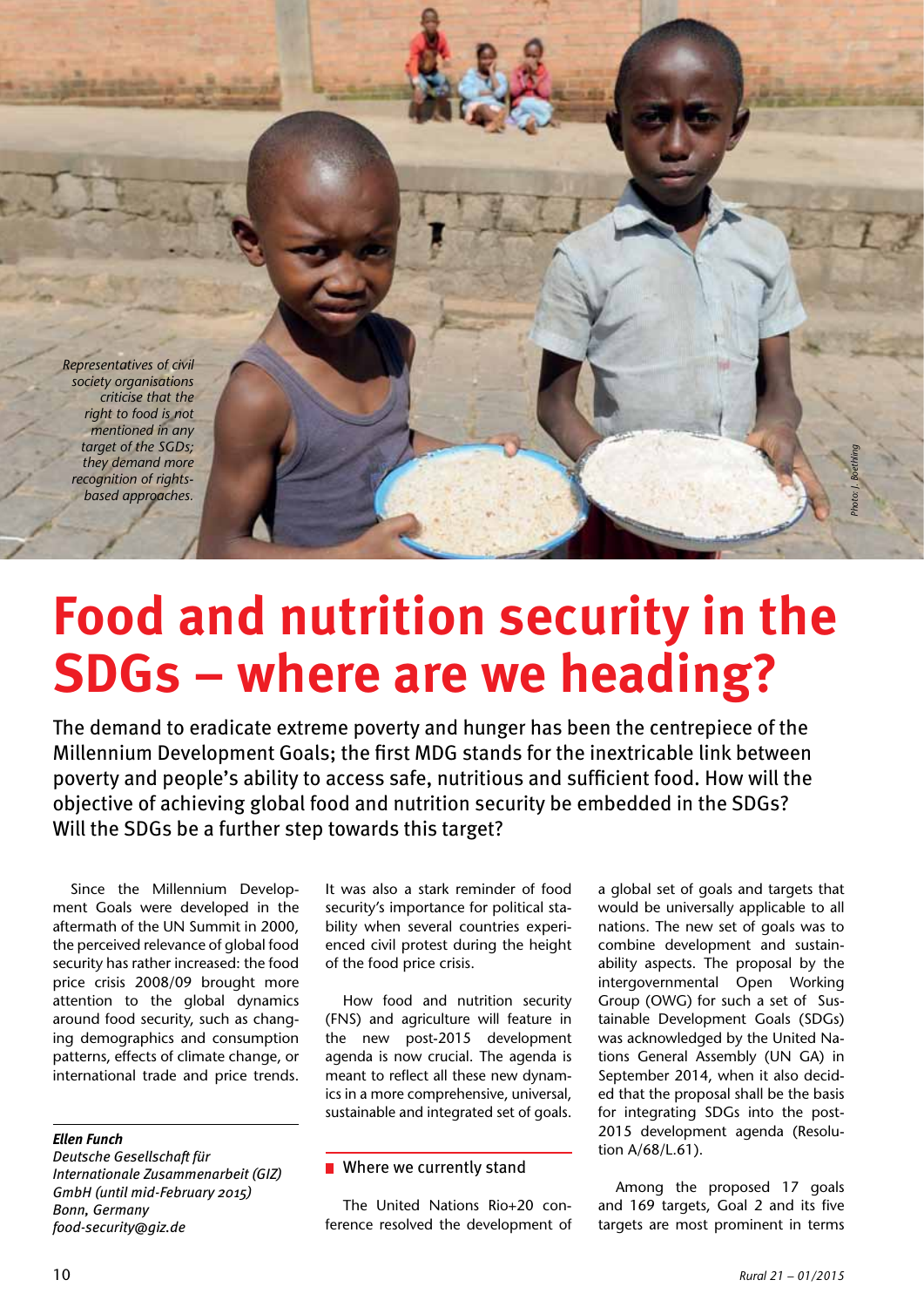of food and nutrition security. Goal 2 focuses exclusively on "end(ing) hunger, achiev(ing) food security and improved nutrition, and promot(ing) sustainable agriculture". Rather than combining poverty and hunger in the same goal, as in MDG 1, the proposal contains a stand-alone goal dedicated to food security.

One key aspect is the eradication of hunger and achievement of food and nutrition security, similar to MDG 1c. However, while MDG 1c only considered caloric intake, the newly proposed goal specifically refers to ending "all forms of malnutrition", including undernutrition, "hidden hunger" (lack of essential nutrients) as well as forms of overnutrition, such as obesity.

What is also new compared to the MDGs is a target on doubling agricultural productivity and the incomes of small-scale food producers that stipulates several conditions, such as access to productive resources and opportunities for non-farm employment. While these first three targets focus more on the social and economic dimensions, the remaining two mainly cover the environmental dimension. Target 4 asks to "ensure sustainable food production systems", highlighting the need to maintain ecosystems and to improve land and soil quality, among other things. The last of the five targets specifically addresses the aim to maintain "the genetic diversity of seeds, cultivated plants, farmed and domestic animals and their related wild species".

Three "means of implementation" (MoI), which have been included for each goal to highlight the requirements for the realisation of the targets, list important measures, including (2.a) increasing investment in rural infrastructure, agricultural research and extension services, etc., (2.b) the prevention of trade restrictions and distortions and (2.c) the proper functioning of markets.

Besides being addressed in Goal 2, food and agricultural aspects are also integrated throughout the proposal, beginning with paragraph 2 of the Preamble referring to the commitment reiterated at the Rio+20 conference to "freeing humanity from poverty and hunger as a matter of urgency".

Other important references are found on the "control over land" in Goal 1 on poverty eradication, on the reduction of food losses and postharvest losses in Goal 12, on sustainable consumption and production patterns, on the regulation of fishing in Goal 14 on the sustainable use of oceans, seas and marine resources, and on striving for a land degradation-free world in Goal 15 on the sustainable use of terrestrial ecosystems.

### Progress, but also shortcomings

The way the agenda reflects food and nutrition security (FNS) and agriculture is quite comprehensive and clearly goes beyond the MDGs. Goal 2's heading "end hunger, …" leaves no doubt that the level of ambition is higher than in the MDGs. Rather than defining time-bound incremental steps, the proposal aims at the final goal of eradicating hunger within a generation.

The international community's intention to have universal goals – that present a challenge not just for lowincome countries but also for middleand high-income countries – is reflected in various ways, among others:

- **Target 2, with "malnutrition in** all its forms", also includes obesity, which has become a growing problem not only in middle- and high-income countries.
- Target 4 on sustainable food systems is a challenge for all countries, as is the target on food and postharvest losses.

Another requirement for the goals was agreed in the Rio+20 outcome document, paragraph 247: They should be "action-oriented, concise and easy to communicate, limited in number", or what is often referred to as SMART (specific, measurable,

attainable, realistic, time-bound). In the proposal, including Goal 2, most of the target phrases do not yet fulfill these criteria and would benefit from sharpened wording.

UR Focus

With the current content of the goals, the proposal broadly reflects the global policy consensus on FNS that has evolved over the past years through international dialogue in fora such as the Committee on World Food Security (CFS), the G7 or G20, or within the UN agencies.

However, international and German civil society organisations in the field of FNS have criticised some aspects. They deplore, for example, that the right to food is not mentioned in any target and demand more recognition of rights-based approaches. Neither is the environmental dimension integrated sufficiently into the targets in their view. Another concern is that the private sector should be assigned more responsibility for sustainable development and be held accountable (see also article on page 5).

In the intergovernmental process of the Open Working Group, there was reportedly not much controversial debate on the targets surrounding FNS and agriculture, except for agricultural biodiversity and trade. Most other discussions touched on details in wording.

#### $\blacksquare$  The next steps

While the phrasing of the goals and targets is of course significant, there is actually a lot more to the agenda. Whether the SDGs will really trigger action and make a difference in food and nutrition security and agriculture depends on several other determinants of the future agenda that are still being developed and debated:

**1. Indicators:** The targets will be concretised and be made measurable through indicators. As yet, not even the process for developing the indicators has been decided. Agreeing on the indicators will then be another challenging task. While in some cases,